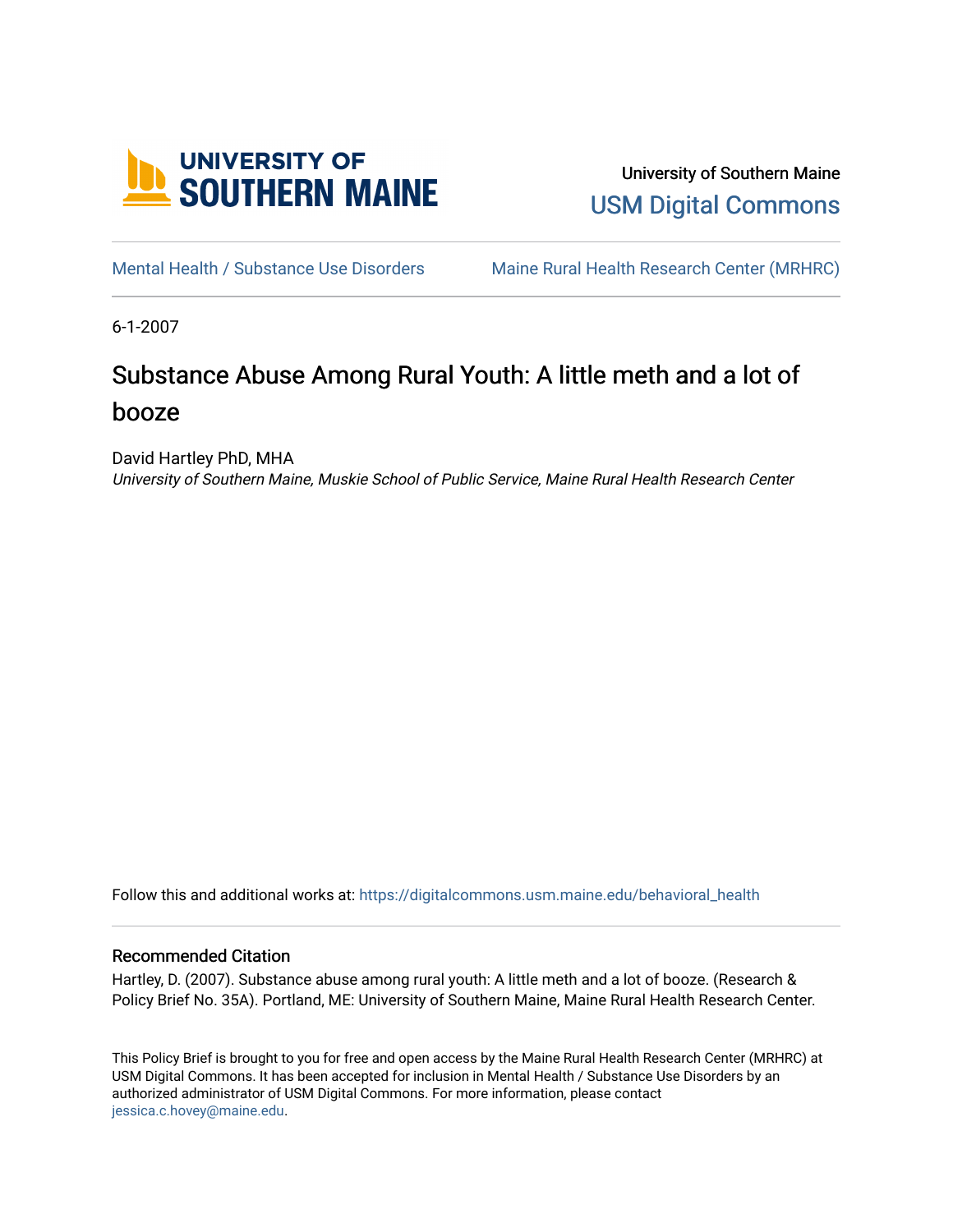# Research & Policy Brief June 2007

## **Substance Abuse Among Rural Youth A Little Meth and a Lot of Booze**

#### **Overview**

The increased use and impact of methamphetamine (meth) over the past decade have led county law officials to declare it America's top drug problem.<sup>1</sup> Meth use started in California several decades ago and has spread eastward, reaching high levels in a number of states that are largely rural. Depicting meth as a rural issue has helped to focus attention on a growing and important problem. We believe it should also renew interest in other substances abused in rural America, especially alcohol. Alcohol is more prevalent than meth and may serve as a 'gateway' to the use of other drugs, particularly among youth and younger adults.

Most recent studies of substance abuse prevalence aggregate all rural areas into a generic "rural" category and compare rural to all urban areas.<sup>2</sup> However, substance abuse is a public health issue that has its most devastating affects on certain high-risk sub-populations. To identify disparities among such populations, we estimated prevalence rates in three rural categories: rural counties adjacent to urban areas; rural non-adjacent counties with towns of 20,000 or more, and rural nonadjacent counties with only smaller towns. In each of these categories, we obtained estimated prevalence rates for the nation, and also for youth age 12-17, and young adults age 18-25. We chose to focus on youth and young adults because they have the highest rates of substance use and because development of interventions (prevention and treatment) for these groups may be most urgent.

The data used in this study come from the 2002, 2003, and 2004 National Survey of Drug Use and Health, conducted annually by US DHHS, Substance Abuse and Mental Health Services Administration, Office of Applied Studies. About 70,000 randomly selected individuals, age 12 and older, are surveyed every

year, approximately 17 percent of whom live in rural areas. The sample design supports the development of national, state and regional estimates.

### **Key Findings**

*Methamphetamine and Young Adults*

Young adults (age 18-25) in the smallest rural areas use meth at a rate that is nearly twice the rate of young urban adults (2.9% vs. 1.5%).

This pattern is similar for Oxycontin (a prescription synthetic narcotic pain reliever), with 2.8 percent of young adults in the smallest rural areas using as compared with 1.7 percent of urban young adults.



While these prevalence rates are small, these differences are significant, both statistically (meth,  $p<.001$ ) and from a policy perspective. The smallest rural communities have the least resources to prevent and to treat these substance problems.



The Muskie School of Public Service educates leaders, informs public policy and strengthens civic life. The School links scholarship with practice to improve the lives of people of all ages in every county in Maine, and in every state in the nation.